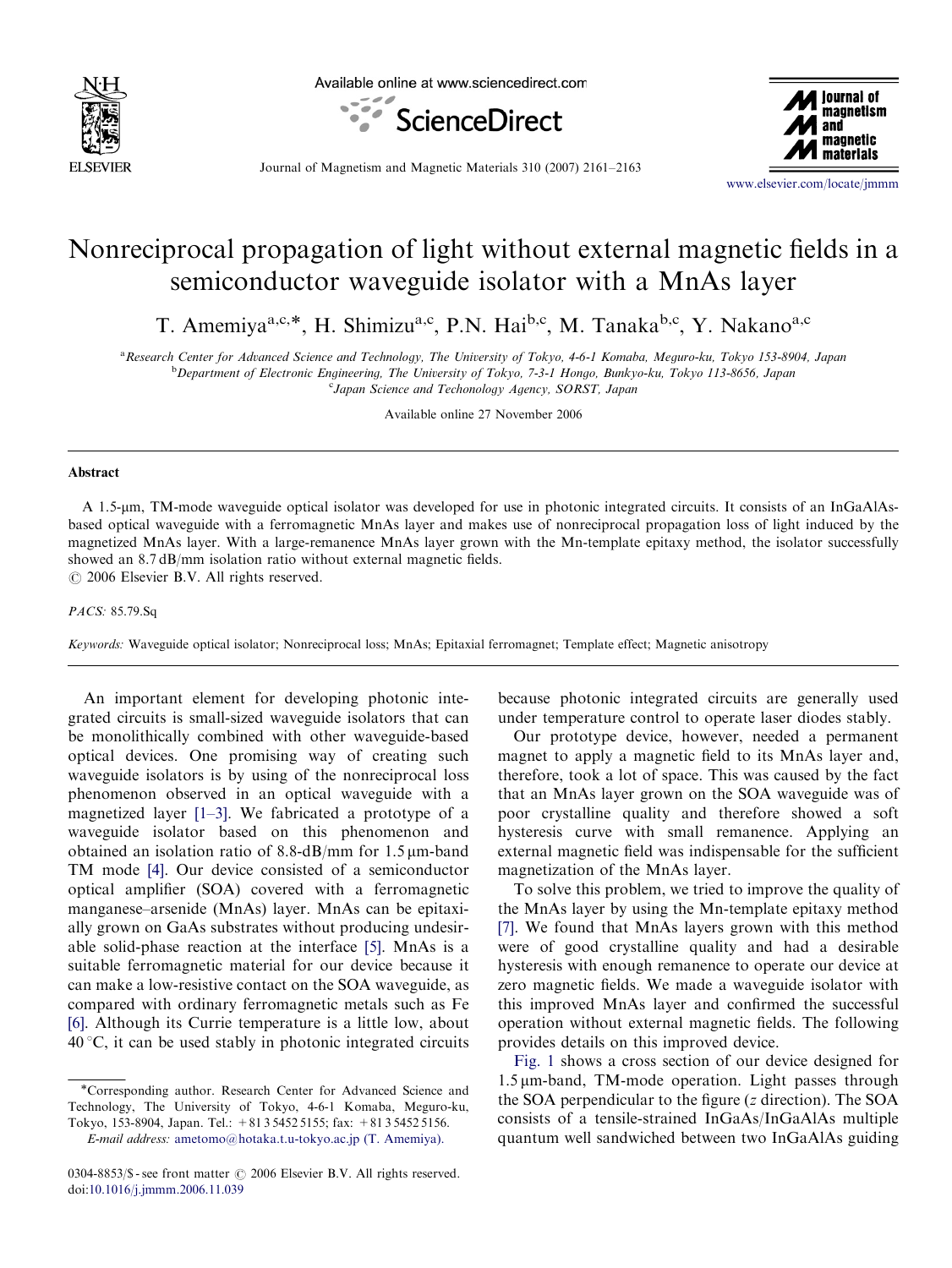<span id="page-1-0"></span>

Fig. 1. Cross section of our waveguide isolator, consisting of an InGaAlAs-based SOA and a ferromagnetic MnAs layer.

layers. The upper guiding layer is covered with an InP cladding layer, an InGaAsP contact layer and the ferromagnetic MnAs layer. An Au/Ti double metal layer forms a top electrode to supply bias current to the SOA.

To operate the device, the MnAs layer is magnetized perpendicular (x direction) to the propagation of light. Under these conditions, the propagation loss of TMpolarized light is larger for backward propagation  $(-z)$ direction) than for forward (z direction). This nonreciprocal loss is caused by the magneto-optic transverse Kerr effect. The SOA compensates for the forward propagation loss and is operated so that the net loss for forward propagation will be zero. The MnAs layer is a key component of the device: it functions as a ferromagnetic body that induces the nonreciprocity, and as a metallic electrode that provide a bias current to the SOA.

We made a sample device on an n-type InP subatrate as follows. The SOA structure was the same as that of our previous devices [\[4\]](#page-2-0) and grown by metal–organic vapor phase epitaxy. On the InGaAsP contact layer, we grew the MnAs layer using molecular-beam epitaxy. In general, it is difficult to grow a good crystalline MnAs layer on a substrate that contains P atoms as the InGaAsP layer does. To overcome this problem, we grew a MnAs layer by using the Mn-template epitaxy method [\[7\].](#page-2-0) Before the growth of MnAs, the sample was heated to  $600^{\circ}$ C with the existence of As flux to clean the surface of the sample. Then the substrate was cooled to  $180^{\circ}$ C, and As flux was shut off. After that, two monolayers of Mn were first deposited on the surface of the InGaAsP contact layer; depositing a few monolayers of Mn is the point of the Mn-template epitaxy method. On this surface, at the temperature of  $200^{\circ}$ C, Mn and As fluxes were supplied simultaneously to grow a 130 nm-thick MnAs layer, with a growth rate of 80 nm/h. The X-ray diffraction (XRD)  $\theta$ -2 $\theta$  scan was measured for the above MnAs thin film grown on the InGaAsP contact layer. A strong  $(1\bar{1}00)$  MnAs peak and small  $(1\bar{1}01)$  and  $(1\bar{1}02)$  MnAs peaks were observed. After the MnAs growth, we fabricated the gain guiding waveguides structure of Fig. 1.

The MnAs layer showed strong anisotropy. Fig. 2 shows the magnetization curve of the MnAs layer measured at 25 °C. For a magnetic field applied along the  $[0 1 1]$ direction of the InP substrate, the MnAs layer showed a hard hysteresis with a remanence of  $450-500$  emu/cm<sup>3</sup> and a coercive force of 33.2 mT, which is twice as large as that of our previous devices (17 mT) [\[4\]](#page-2-0). In contrast, for a magnetic field along the  $[01\bar{1}]$  of the InP, only a soft hysteresis with small remanence was observed. Therefore, to operate the device without external magnetic fields, we formed the waveguide stripe parallel to the  $[011]$  direction of the InP substrate and magnetized the MnAs layer along the  $[0 1 1]$  of the InP (x direction in Fig. 1).

We measured the nonreciprocical transmission of light in the device. To generate TM-polarized light, we used a wavelength-tunable laser with a polarization controller. The light was of wavelength  $1.54 \,\mu m$  and of intensity 5 dBm. We transferred the light into and out of the device with lensed optical fibers. The output light from the device was measured with an optical spectrum analyzer. The device was  $0.4$  mm-long and kept at 15 °C. The bias current for the SOA was set to 100 mA. The MnAs was magnetized before measurements. [Fig. 3](#page-2-0) shows the results with an external magnetic field of  $0.1$  T [\(Fig. 3a](#page-2-0)) and without magnetic fields ([Fig. 3b\)](#page-2-0). With the external magnetic field, the output intensity changed by 3.71 dB by switching the direction of light propagation; therefore an isolation ratio was  $9.3 \text{ dB/mm}$  (= 3.71 dB/0.4 mm). Without magnetic fields, the change in output intensity decreased slightly but maintained a value of 3.47 dB. The isolation ratio of  $8.7 \text{ dB/mm}$  (  $= 3.47 \text{ dB}/0.4 \text{ mm}$ ) was obtained successfully without external magnetic fields.

[Fig. 4](#page-2-0) plots the intensity of transmitted light for forward and backward propagation, together with the isolation ratio, as a function of SOA bias current from 30 to 100 mA. The SOA gain was saturated at 100 mA. The isolation ratio is almost constant within this current range, but the



Fig. 2. Magnetization curves for the MnAs layer, with a magnetic filed applied in the  $[011]$  direction (dashed line) and the  $[011]$  direction (solid line) of the [1 0 0]-oriented InP substrate.